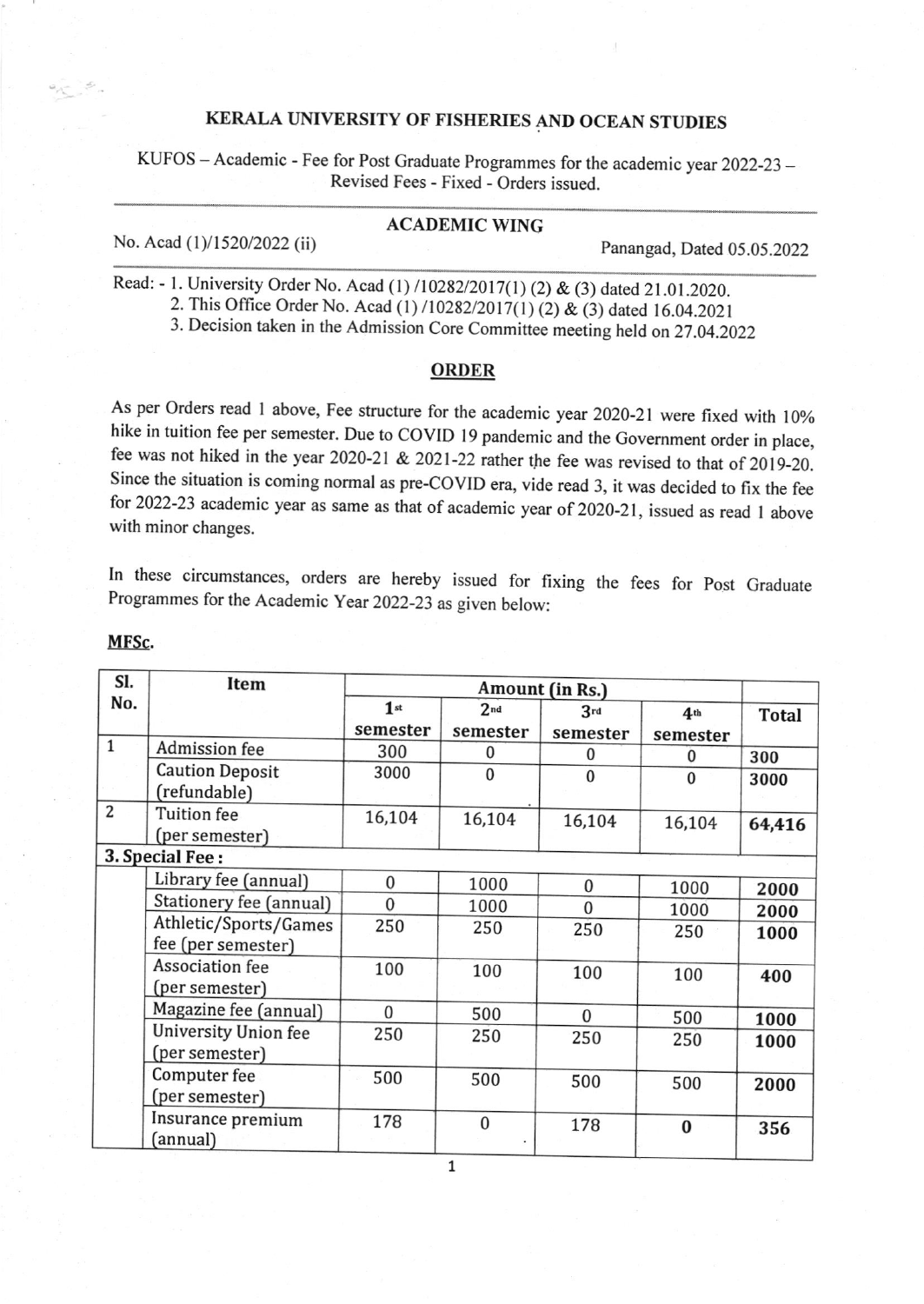| Dissertation/Viva-voce      |        |        |        | 2000   | 2000   |
|-----------------------------|--------|--------|--------|--------|--------|
| <b>Semester Examination</b> | 1000   | 1000   | 1000   |        | 3000   |
| fee                         |        |        |        |        |        |
| <b>Total Rs.</b>            | 21,682 | 20,704 | 18,382 | 21,704 | 82,472 |

# MSc. Programmes (other than MSc. Statistics)

| SI.            | <b>Item</b>                 | Amount (in Rs.) |                 |                |                 |              |
|----------------|-----------------------------|-----------------|-----------------|----------------|-----------------|--------------|
| No.            |                             | 1 <sup>st</sup> | 2 <sub>nd</sub> | 3rd            | 4 <sup>th</sup> | <b>Total</b> |
|                |                             | semester        | semester        | semester       | semester        |              |
| $\mathbf{1}$   | Admission fee               | 10,000          | $\bf{0}$        | $\bf{0}$       | $\bf{0}$        | 10,000       |
|                | <b>Caution Deposit</b>      | 5000            | $\mathbf{0}$    | $\mathbf{0}$   | $\overline{0}$  | 5000         |
|                | (refundable)                |                 |                 |                |                 |              |
| $\overline{2}$ | <b>Tuition</b> fee          | 27,500          | 27,500          | 27,500         | 27,500          | 1,10,000     |
|                | (per semester)              |                 |                 |                |                 |              |
|                | 3. Special Fee:             |                 |                 |                |                 |              |
|                | Library fee (annual)        | $\overline{0}$  | 1000            | $\bf{0}$       | 1000            | 2000         |
|                | Stationery fee (annual)     | $\overline{0}$  | 1000            | $\overline{0}$ | 1000            | 2000         |
|                | Athletic/Sports/Games       | 250             | 250             | 250            | 250             | 1000         |
|                | fee (per semester)          |                 |                 |                |                 |              |
|                | <b>Association fee</b>      | 100             | 100             | 100            | 100             | 400          |
|                | (per semester)              |                 |                 |                |                 |              |
|                | Magazine fee (annual)       | $\overline{0}$  | 500             | $\mathbf{0}$   | 500             | 1000         |
|                | University Union fee        | 250             | 250             | 250            | 250             | 1000         |
|                | (per semester)              |                 |                 |                |                 |              |
|                | Computer fee                | 1000            | 1000            | 1000           | 1000            | 4000         |
|                | (per semester)              |                 |                 |                |                 |              |
|                | Insurance premium           | 178             | $\mathbf{0}$    | 178            | $\mathbf{0}$    | 356          |
|                | (annual)                    |                 |                 |                |                 |              |
|                | Dissertation/Viva-voce      | $\blacksquare$  | ÷,              | ÷              | 2000            | 2000         |
| $\overline{4}$ | <b>Semester Examination</b> | 2000            | 2000            | 2000           |                 | 6000         |
|                | fee                         |                 |                 |                |                 |              |
|                | <b>Total Rs.</b>            | 46,278          | 33,600          | 31,278         | 33,600          | 1,44,756     |

## **MSc. Statistics**

| Sl.          | <b>Item</b>                            |                 |                             |                 |                             |              |
|--------------|----------------------------------------|-----------------|-----------------------------|-----------------|-----------------------------|--------------|
| No.          |                                        | 1st<br>semester | 2 <sub>nd</sub><br>semester | 3rd<br>semester | 4 <sub>th</sub><br>semester | <b>Total</b> |
| $\mathbf{1}$ | Admission fee                          | 10,000          |                             |                 | $\Omega$                    | 10,000       |
|              | <b>Caution Deposit</b><br>(refundable) | 5000            | 0                           | 0               | $\bf{0}$                    | 5000         |
| 2            | <b>Tuition</b> fee<br>(per semester)   | 22000           | 22000                       | 22000           | 22000                       | 88,000       |
|              | 3. Special Fee:                        |                 |                             |                 |                             |              |
|              | Library fee (annual)                   |                 | 1000                        |                 | 1000                        | 2000         |